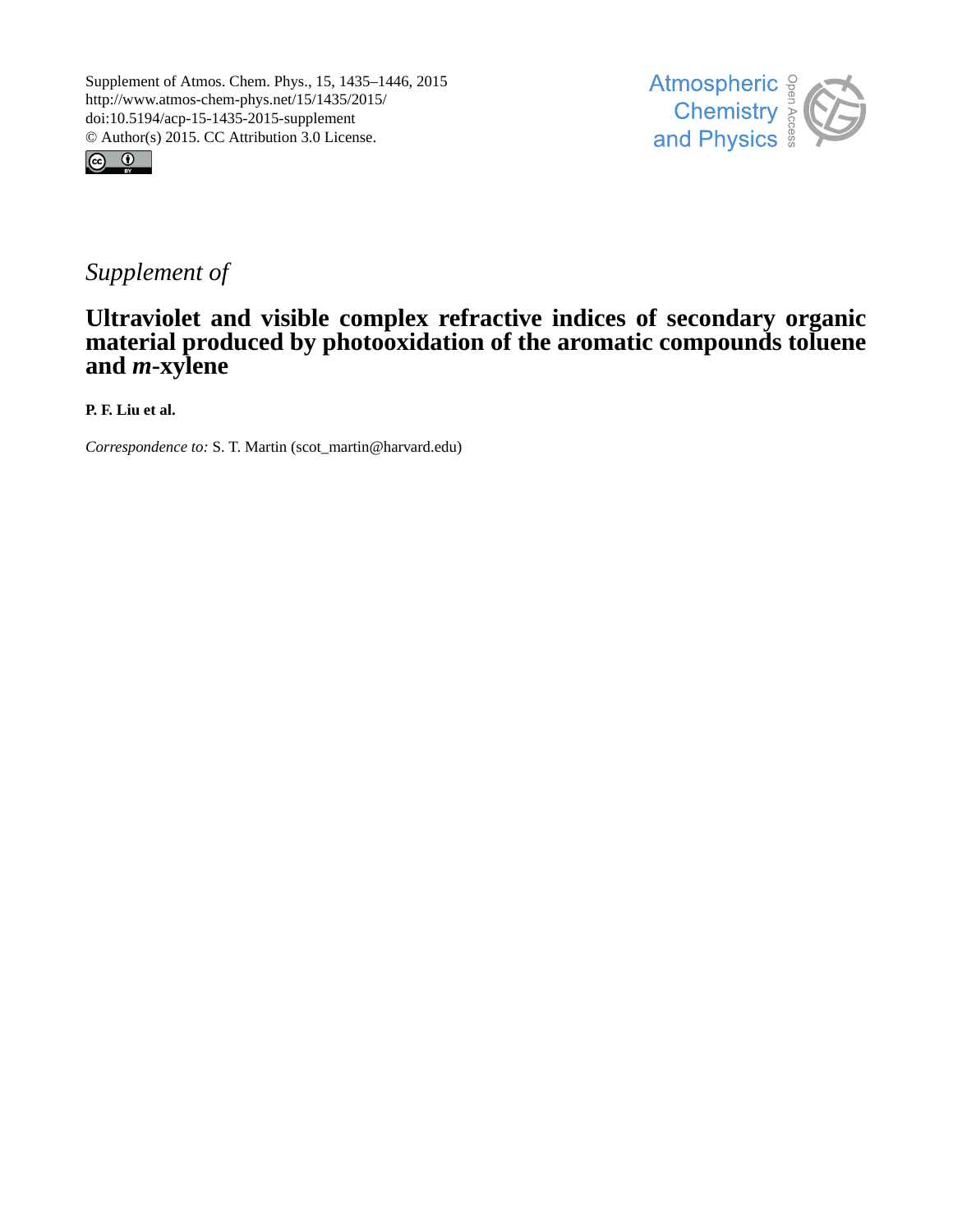#### **S1. Imaginary refractive indices** *k* **of nitro-aromatics**

Figure S2 shows the imaginary refractive indices *k* derived from UV-visible spectroscopy for several different pure compounds relevant to nitrogen-containing species present in SOM produced from aromatic precursors. Compounds were commercially available and used without further purification (2-methyl-4-nitrophenol, Sigma Aldrich, 97%; 4-methyl-2-nitrophenol, Sigma Aldrich, 99%; 4-methyl-3-nitrophenol, Sigma Aldrich, 97%; 2,4-dimethyl-6-nitrophenol, Tokyo Chemical Industry Co. Ltd, 98%). The *k* values were calculated using Eq.1. The results confirm that nitro-aromatic compounds are strong UV-absorbers. In particular, the aromatic compounds having hydroxyl and nitro groups in *para* substitution, such as 2-methyl-4 nitrophenol, have a strong absorption band at 320 nm. Compounds having this configuration possibly contribute to the main observed absorption (Fig. 2b). This result is consistent with the findings of Nakayama et al. [\(2013\)](#page-3-0).

#### **S2. Infrared absorption bands and the ternary diagram**

The infrared absorption bands and quantification windows of organic functional groups are listed in Table [S3.](#page-7-0) For an infrared spectrum, the peak areas *A* of O–H (including O–H in alcohol, phenol, and carboxylic acid), C–O, and C=O were determined by the band fitting algorithm described in section 2.4. Three variables representing relative areas of O–H, C–O, and C=O absorption bands are defined as follows.

$$
a = A_{O-H} / (A_{O-H} + A_{C-O} + A_{C=O})
$$
  

$$
b = A_{C-O} / (A_{O-H} + A_{C-O} + A_{C=O})
$$
  

$$
c = A_{C=O} / (A_{O-H} + A_{C-O} + A_{C=O})
$$

These three variables *a*, *b*, and *c* sum to unity. A ternary diagram can be created using those three variables, as shown in Fig. S3. The three different types of oxygenated bonding (i.e., O–H, C–O,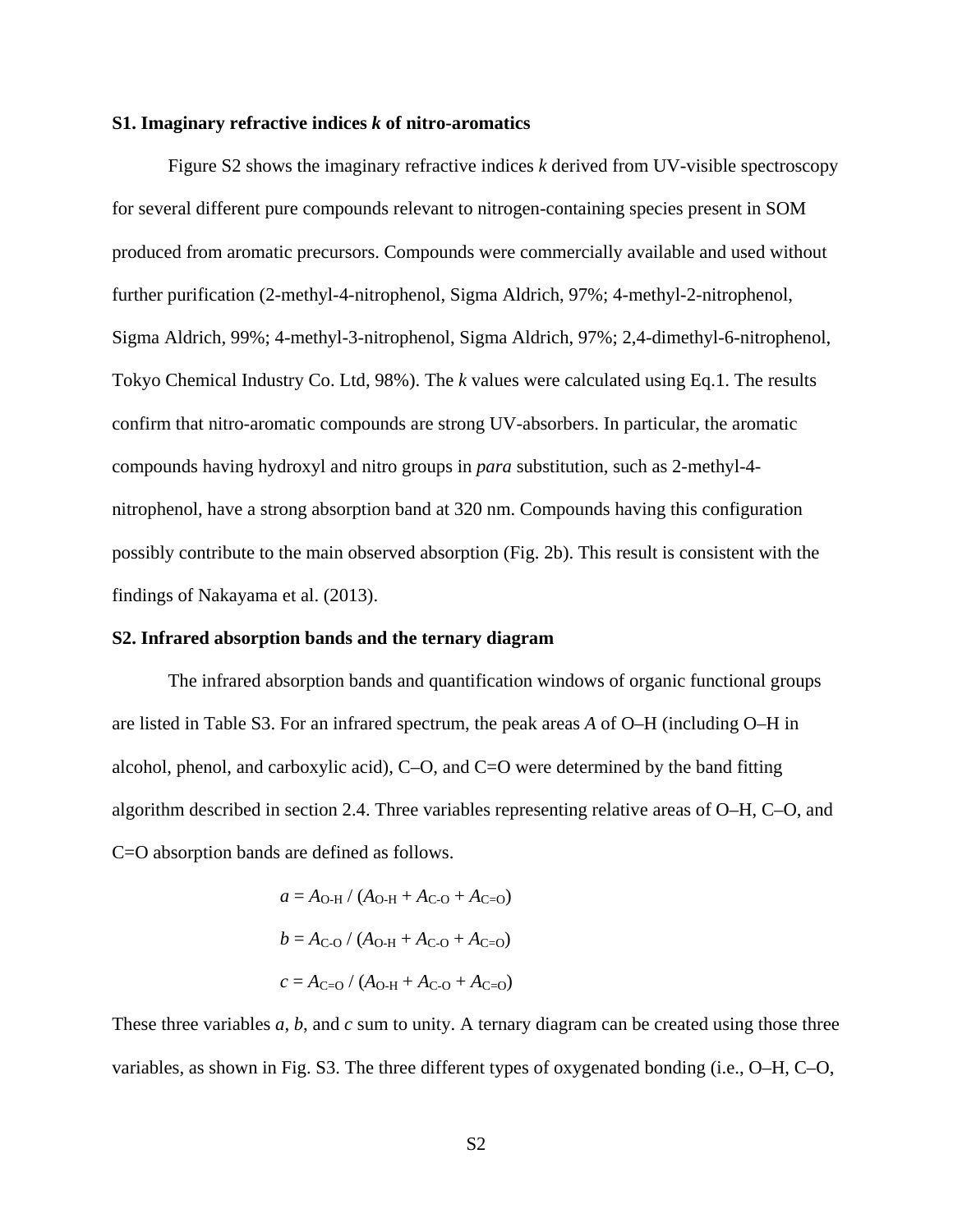and C=O) are denoted at the vertices of the triangle. The position of the infrared spectrum with relative areas of *a*, *b* and *c* are denoted as point *X*. From the ternary diagram, the relative abundances of O–H, C–O, and C=O are depicted.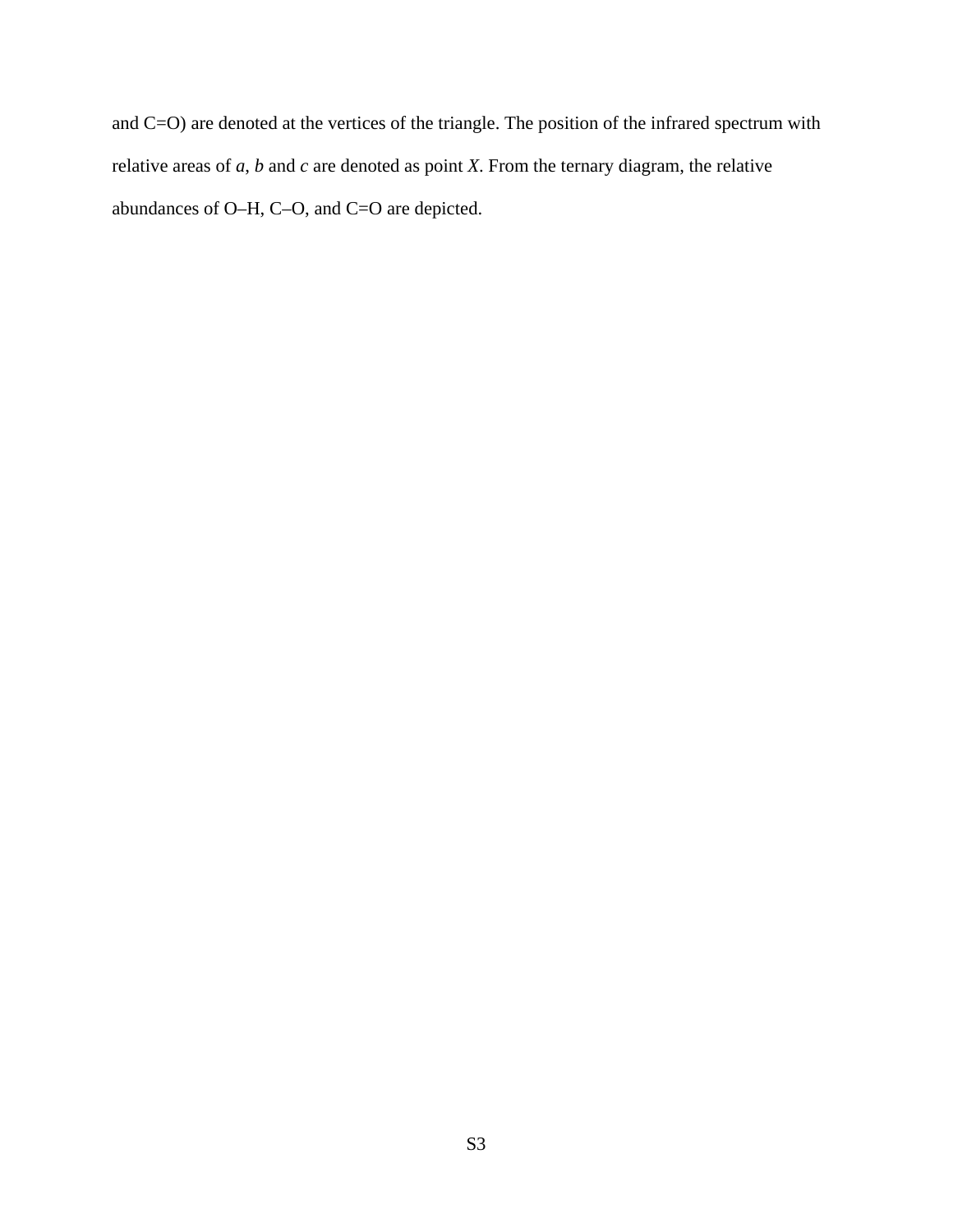### **References**

<span id="page-3-0"></span>Nakayama, T., Sato, K., Matsumi, Y., Imamura, T., Yamazaki, A., and Uchiyama, A.: Wavelength and NOx dependent complex refractive index of SOAs generated from the photooxidation of toluene, Atmos. Chem. Phys., 13, 531-545, 10.5194/acp-13-531-2013, 2013.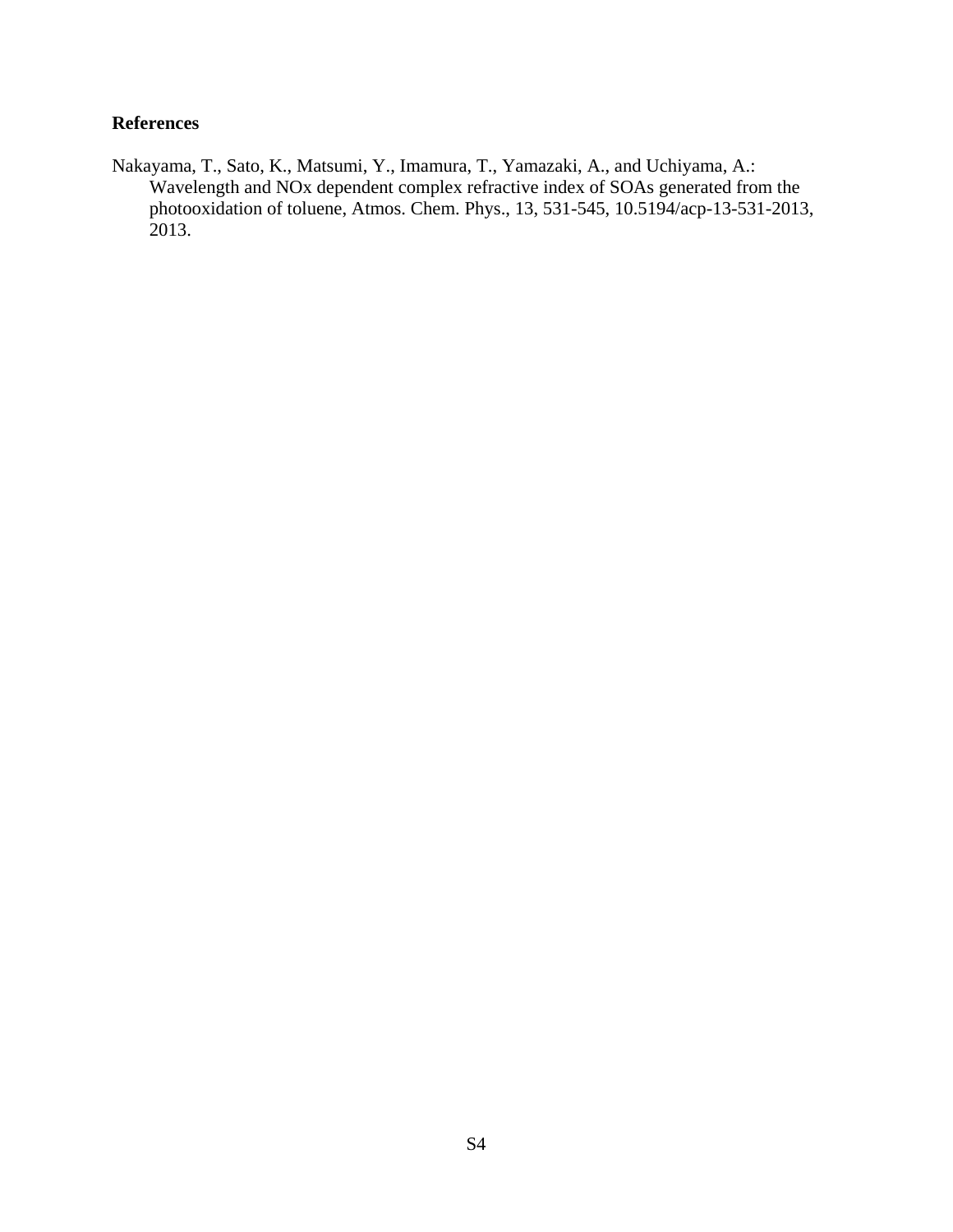| SOM type:       | Toluene-derived SOM |        |                | m-Xylene-derived SOM |        |        |                |           |
|-----------------|---------------------|--------|----------------|----------------------|--------|--------|----------------|-----------|
| wavelength (nm) | A1                  | A2     | A <sub>3</sub> | A4                   | B1     | B2     | B <sub>3</sub> | <b>B4</b> |
| 280             | 0.0262              | 0.0326 | 0.0365         | 0.0400               | 0.0267 | 0.0261 | 0.0268         | 0.0265    |
| 285             | 0.0241              | 0.0309 | 0.0349         | 0.0387               | 0.0245 | 0.0242 | 0.0250         | 0.0252    |
| 290             | 0.0217              | 0.0291 | 0.0332         | 0.0373               | 0.0215 | 0.0217 | 0.0226         | 0.0235    |
| 295             | 0.0193              | 0.0275 | 0.0315         | 0.0361               | 0.0179 | 0.0187 | 0.0197         | 0.0214    |
| 300             | 0.0171              | 0.0261 | 0.0301         | 0.0351               | 0.0143 | 0.0159 | 0.0169         | 0.0193    |
| 305             | 0.0153              | 0.0249 | 0.0289         | 0.0343               | 0.0115 | 0.0137 | 0.0147         | 0.0176    |
| 310             | 0.0137              | 0.0238 | 0.0279         | 0.0337               | 0.0095 | 0.0121 | 0.0131         | 0.0163    |
| 315             | 0.0124              | 0.0228 | 0.0270         | 0.0333               | 0.0081 | 0.0110 | 0.0120         | 0.0153    |
| 320             | 0.0114              | 0.0217 | 0.0259         | 0.0327               | 0.0071 | 0.0101 | 0.0112         | 0.0146    |
| 325             | 0.0104              | 0.0204 | 0.0247         | 0.0320               | 0.0063 | 0.0093 | 0.0104         | 0.0139    |
| 330             | 0.0094              | 0.0191 | 0.0233         | 0.0312               | 0.0056 | 0.0086 | 0.0097         | 0.0133    |
| 335             | 0.0086              | 0.0175 | 0.0219         | 0.0302               | 0.0049 | 0.0078 | 0.0089         | 0.0125    |
| 340             | 0.0077              | 0.0160 | 0.0203         | 0.0290               | 0.0044 | 0.0071 | 0.0082         | 0.0117    |
| 345             | 0.0069              | 0.0145 | 0.0188         | 0.0277               | 0.0038 | 0.0064 | 0.0074         | 0.0108    |
| 350             | 0.0062              | 0.0132 | 0.0173         | 0.0263               | 0.0034 | 0.0057 | 0.0066         | 0.0099    |
| 355             | 0.0055              | 0.0119 | 0.0158         | 0.0247               | 0.0030 | 0.0051 | 0.0059         | 0.0090    |
| 360             | 0.0050              | 0.0107 | 0.0146         | 0.0234               | 0.0027 | 0.0045 | 0.0053         | 0.0083    |
| 365             | 0.0044              | 0.0096 | 0.0132         | 0.0219               | 0.0023 | 0.0039 | 0.0047         | 0.0074    |
| 370             | 0.0039              | 0.0086 | 0.0120         | 0.0206               | 0.0020 | 0.0034 | 0.0041         | 0.0067    |
| 375             | 0.0035              | 0.0077 | 0.0109         | 0.0195               | 0.0018 | 0.0029 | 0.0037         | 0.0060    |
| 380             | 0.0031              | 0.0069 | 0.0100         | 0.0187               | 0.0016 | 0.0026 | 0.0032         | 0.0054    |
| 385             | 0.0027              | 0.0062 | 0.0091         | 0.0178               | 0.0014 | 0.0022 | 0.0028         | 0.0049    |
| 390             | 0.0024              | 0.0056 | 0.0083         | 0.0169               | 0.0012 | 0.0019 | 0.0025         | 0.0044    |
| 395             | 0.0022              | 0.0050 | 0.0077         | 0.0163               | 0.0010 | 0.0016 | 0.0021         | 0.0039    |
| 400             | 0.0020              | 0.0046 | 0.0071         | 0.0158               | 0.0009 | 0.0014 | 0.0018         | 0.0034    |
| 405             | 0.0017              | 0.0041 | 0.0066         | 0.0153               | 0.0008 | 0.0012 | 0.0016         | 0.0030    |
| 410             | 0.0016              | 0.0037 | 0.0060         | 0.0144               | 0.0007 | 0.0010 | 0.0014         | 0.0026    |
| 415             | 0.0014              | 0.0034 | 0.0056         | 0.0139               | 0.0006 | 0.0008 | 0.0012         | 0.0023    |
| 420             | 0.0013              | 0.0031 | 0.0052         | 0.0134               | 0.0006 | 0.0007 | 0.0010         | 0.0021    |
| 425             | 0.0012              | 0.0028 | 0.0048         | 0.0129               | 0.0005 | 0.0006 | 0.0008         | 0.0018    |
| 430             | 0.0011              | 0.0026 | 0.0047         | 0.0126               | 0.0005 | 0.0005 | 0.0007         | 0.0016    |
| 435             | 0.0010              | 0.0023 | 0.0041         | 0.0116               | 0.0005 | 0.0005 | 0.0006         | 0.0014    |
| 440             | 0.0010              | 0.0021 | 0.0038         | 0.0113               | 0.0004 | 0.0004 | 0.0005         | 0.0012    |
| 445             | 0.0009              | 0.0019 | 0.0035         | 0.0107               | 0.0004 | 0.0004 | 0.0004         | 0.0011    |
| 450             | 0.0008              | 0.0016 | 0.0031         | 0.0098               | 0.0004 | 0.0003 | 0.0004         | 0.0009    |
| 455             | 0.0008              | 0.0014 | 0.0027         | 0.0089               | 0.0003 | 0.0002 | 0.0003         | 0.0009    |
| 460             | 0.0008              | 0.0012 | 0.0025         | 0.0081               | 0.0003 | 0.0002 | 0.0002         | 0.0007    |

**Table S1.** Absorptive component *k* of the refractive indices of toluene- and *m*-xylene-derived SOMs for several different initial NO concentrations. See Table 1 for experimental

conditions.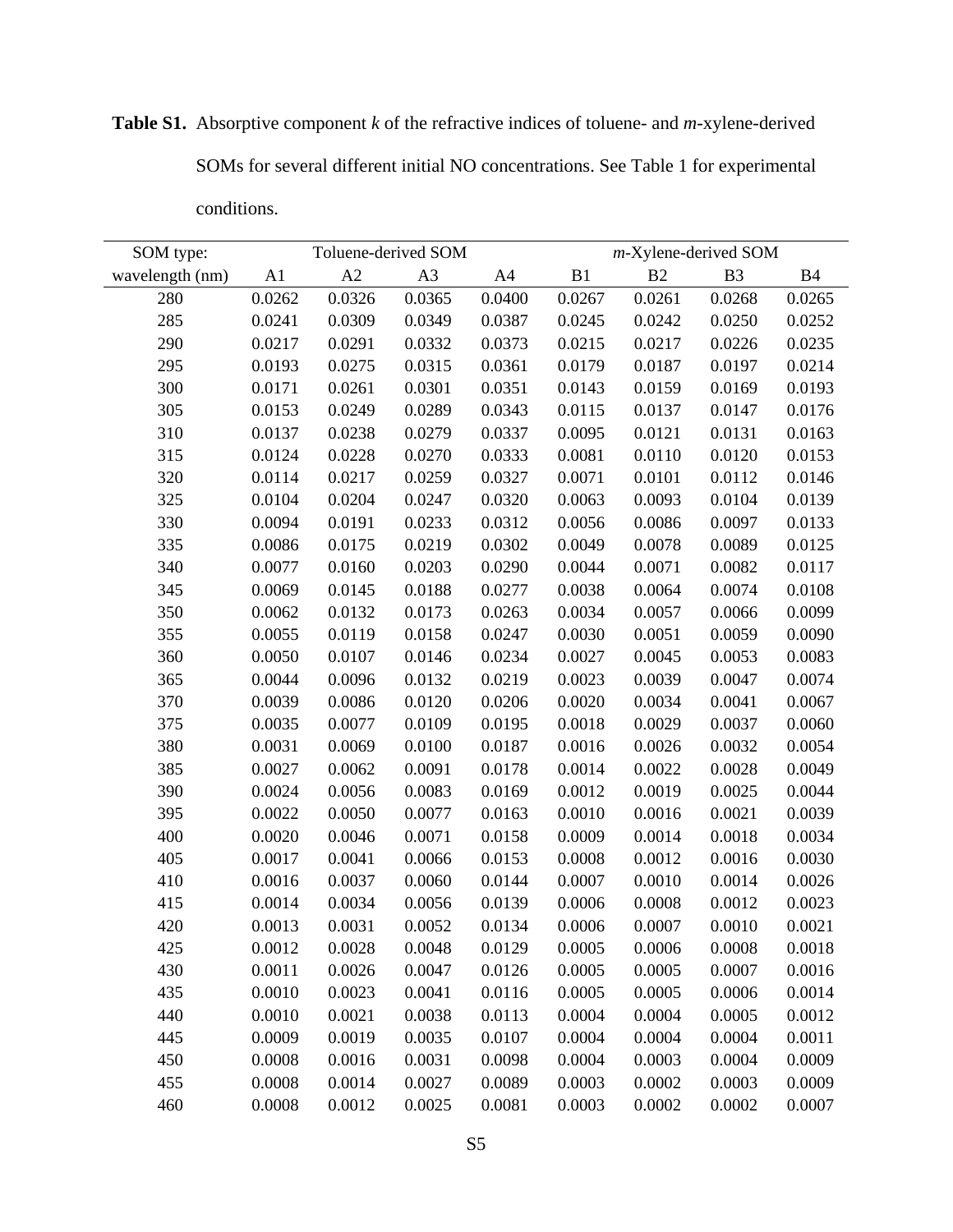| 465 | 0.0008 | 0.0011 | 0.0022 | 0.0075 | 0.0003 | 0.0002 | 0.0002 | 0.0007 |
|-----|--------|--------|--------|--------|--------|--------|--------|--------|
| 470 | 0.0007 | 0.0008 | 0.0017 | 0.0063 | 0.0002 | 0.0001 | 0.0002 | 0.0006 |
| 475 | 0.0007 | 0.0007 | 0.0015 | 0.0059 | 0.0002 | 0.0001 | 0.0001 | 0.0005 |
| 480 | 0.0007 | 0.0006 | 0.0013 | 0.0054 | 0.0002 | 0.0001 | 0.0001 | 0.0004 |
| 485 | 0.0007 | 0.0004 | 0.0012 | 0.0053 | 0.0002 | 0.0000 | 0.0002 | 0.0004 |
| 490 | 0.0006 | 0.0003 | 0.0010 | 0.0045 | 0.0002 | 0.0000 | 0.0000 | 0.0003 |
| 495 | 0.0005 | 0.0002 | 0.0007 | 0.0039 | 0.0002 | 0.0000 | 0.0000 | 0.0003 |
| 500 | 0.0006 | 0.0001 | 0.0006 | 0.0034 | 0.0001 | 0.0000 | 0.0000 | 0.0003 |
| 505 | 0.0005 | 0.0000 | 0.0004 | 0.0029 | 0.0001 | 0.0000 | 0.0000 | 0.0002 |
| 510 | 0.0005 | 0.0000 | 0.0003 | 0.0023 | 0.0001 | 0.0000 | 0.0000 | 0.0002 |
| 515 | 0.0004 | 0.0000 | 0.0001 | 0.0017 | 0.0001 | 0.0000 | 0.0000 | 0.0002 |
| 520 | 0.0004 | 0.0000 | 0.0000 | 0.0013 | 0.0001 | 0.0000 | 0.0000 | 0.0001 |
| 525 | 0.0004 | 0.0000 | 0.0000 | 0.0010 | 0.0001 | 0.0000 | 0.0000 | 0.0001 |
| 530 | 0.0003 | 0.0000 | 0.0000 | 0.0008 | 0.0001 | 0.0000 | 0.0000 | 0.0001 |
| 535 | 0.0003 | 0.0000 | 0.0000 | 0.0007 | 0.0001 | 0.0000 | 0.0000 | 0.0001 |
| 540 | 0.0004 | 0.0000 | 0.0000 | 0.0005 | 0.0001 | 0.0000 | 0.0000 | 0.0001 |
| 545 | 0.0003 | 0.0000 | 0.0000 | 0.0004 | 0.0001 | 0.0000 | 0.0000 | 0.0001 |
| 550 | 0.0003 | 0.0000 | 0.0000 | 0.0004 | 0.0001 | 0.0000 | 0.0000 | 0.0001 |
| 555 | 0.0003 | 0.0000 | 0.0000 | 0.0004 | 0.0001 | 0.0000 | 0.0000 | 0.0001 |
| 560 | 0.0003 | 0.0000 | 0.0000 | 0.0003 | 0.0001 | 0.0000 | 0.0000 | 0.0001 |

Ĭ.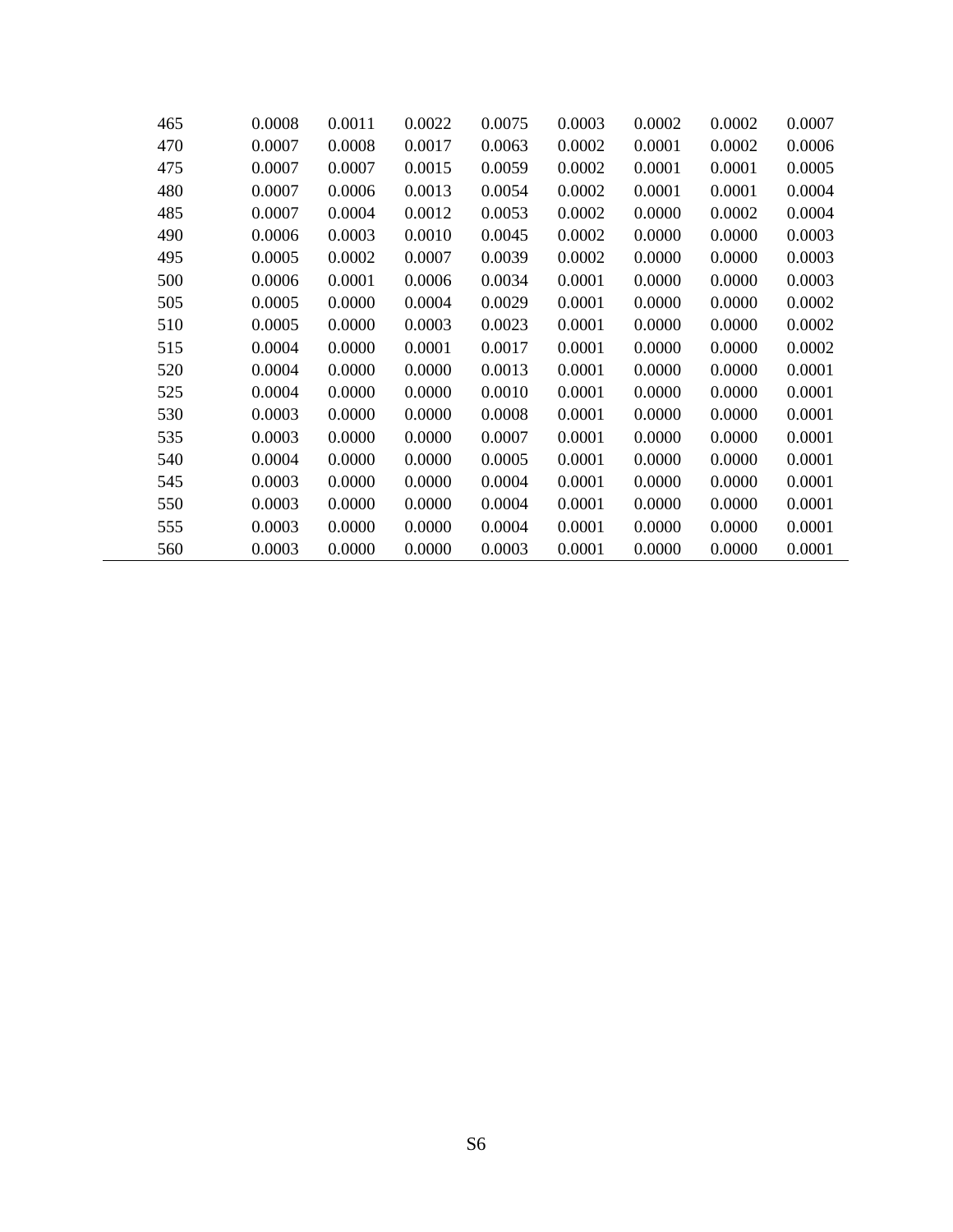Table S2. Parameters for Cauchy's equation<sup>*a*</sup> to describe the wavelength-dependent real refractive index *n* of toluene- and *m*-xylene-derived SOMs for several initial NO concentrations.*<sup>b</sup>*

|                | Precursor   | $NO0$ (ppm)    |       | $\mu$ m <sup>2</sup> | $\mu$ m <sup>+</sup> |
|----------------|-------------|----------------|-------|----------------------|----------------------|
| A1             | Toluene     | 0.0            | 1.505 | $7.57\times10^{-3}$  | $-1.17\times10^{-4}$ |
| A2             | Toluene     | 2.5            | 1.514 | $6.87\times10^{-3}$  | $-1.16\times10^{-4}$ |
| A <sub>3</sub> | Toluene     | 5.0            | 1.513 | $9.07\times10^{-3}$  | $-1.72\times10^{-4}$ |
| A4             | Toluene     | 10.0           | 1.519 | $1.03\times10^{-2}$  | $-2.91\times10^{-4}$ |
| B1             | $m$ -Xylene | 0.0            | 1.499 | $4.59\times10^{-3}$  | $9.84\times10^{-5}$  |
| B2             | $m$ -Xylene | 2.5            | 1.500 | $5.53\times10^{-3}$  | $3.63\times10^{-5}$  |
| B <sub>3</sub> | $m$ -Xylene | 5.0            | 1.501 | $7.77\times10^{-3}$  | $1.45\times10^{-5}$  |
| <b>B4</b>      | $m$ -Xylene | 10.0<br>$\sim$ | 1.510 | $1.07\times10^{-2}$  | $-2.60\times10^{-4}$ |

 $^{a}$ Cauchy's equation:  $n(\lambda) = B + C / \lambda^{2} + D / \lambda^{4}$ .

*b* Range of applicability is for 280 to 1200 nm.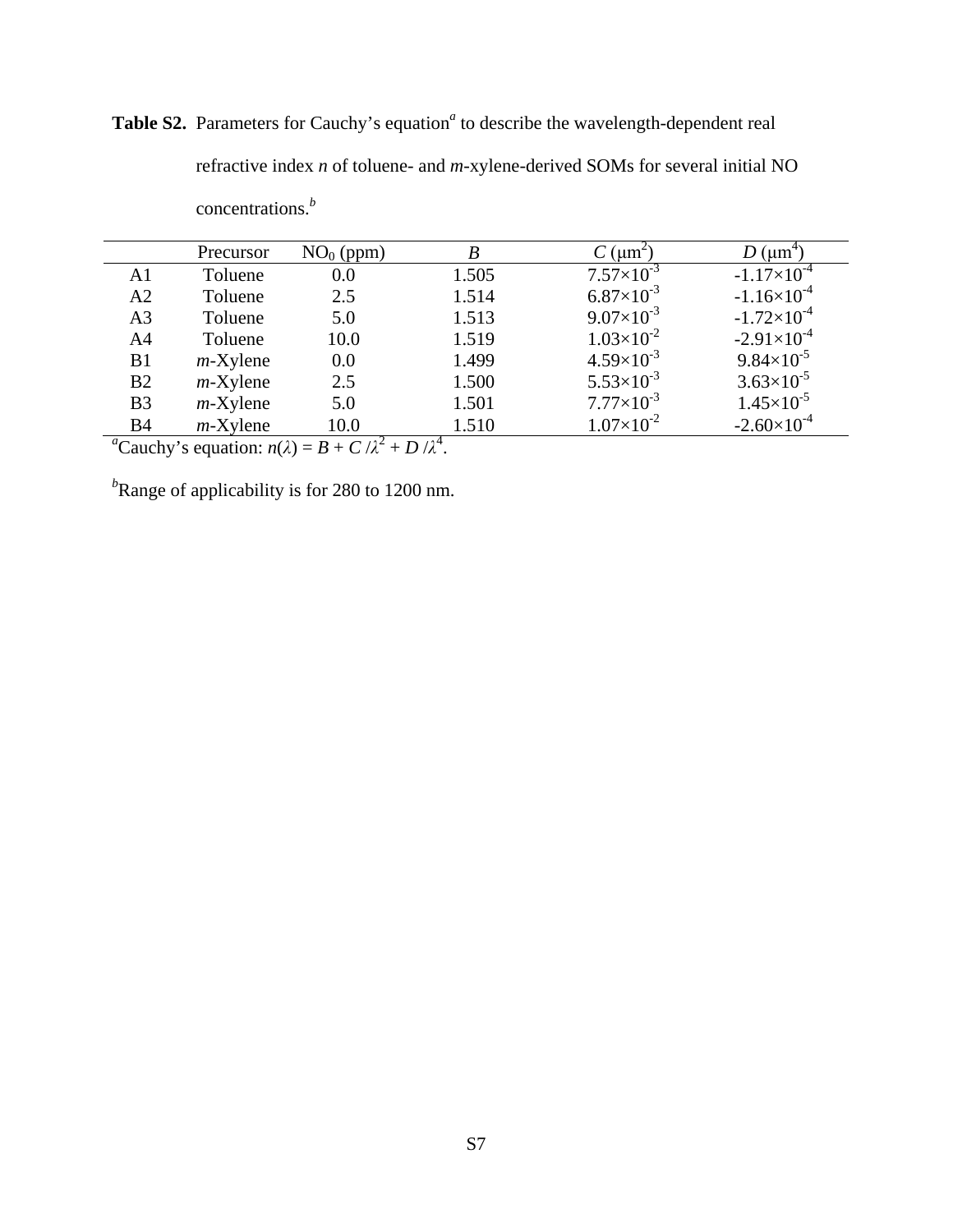| Functional groups                   | Absorption range<br>$\rm \left( cm^{-1}\right)$ | Quantification window<br>$\text{(cm}^{-1})$ |  |  |
|-------------------------------------|-------------------------------------------------|---------------------------------------------|--|--|
|                                     |                                                 |                                             |  |  |
| Alkane C-H                          | 2700-3000                                       | 2790-2980                                   |  |  |
| Alcohol (including phenol)<br>$O-H$ | 3100-3700                                       | 3200-3600                                   |  |  |
| Carboxylic acid O-H                 | 2400-3300                                       | 2600-3100                                   |  |  |
| Carbonyl C=O                        | 1640-1850                                       | 1728                                        |  |  |
| $C-o$                               | 900-1260                                        | 1000-1260                                   |  |  |
| Nitrate $-ONO2$                     | 846, 1281, and 1647                             | 1647                                        |  |  |
| Nitro $-NO2$                        | 1558 and 1342                                   | 1558                                        |  |  |

the analysis

<span id="page-7-0"></span>**Table S3.** Absorption ranges of organic functional groups and quantification windows used in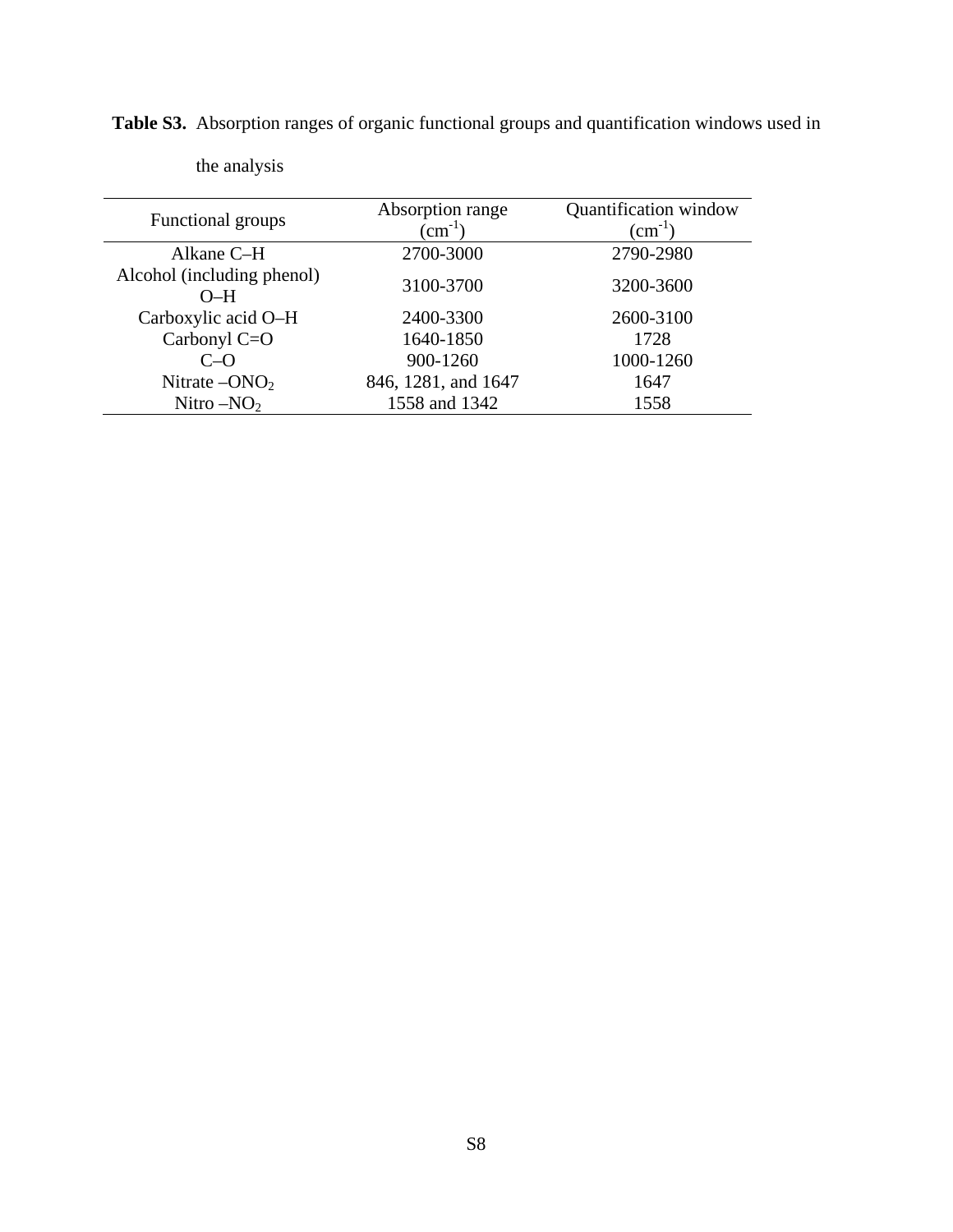#### **List of figures**

- **Figure S1.** A comparison of imaginary refractive indices *k* derived from UV-visible spectroscopy and spectroscopic ellipsometry. Data are shown for toluene-derived SOM produced at low NO*<sup>x</sup>* condition.
- **Figure S2.** Imaginary refractive indices *k* measured for several standard compounds. Compounds were chosen for relevance to nitrogen-containing SOM produced from aromatic precursors.
- **Figure S3.** An illustration explaining the ternary diagram shown in Fig. 7. The variables *a*, *b*, and *c* represent the relative areas of O–H, C–O, and C=O bands. See Section S2 for further description.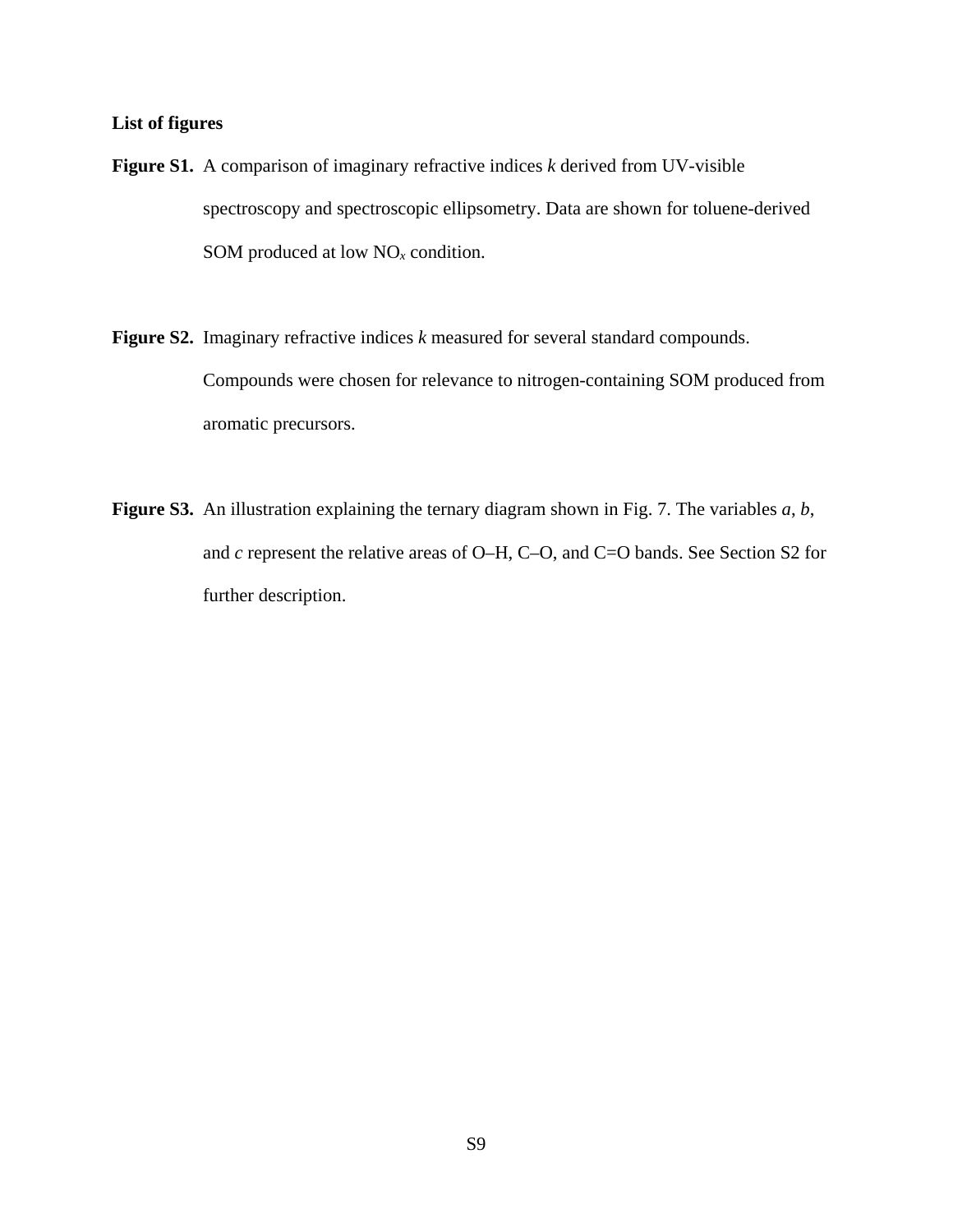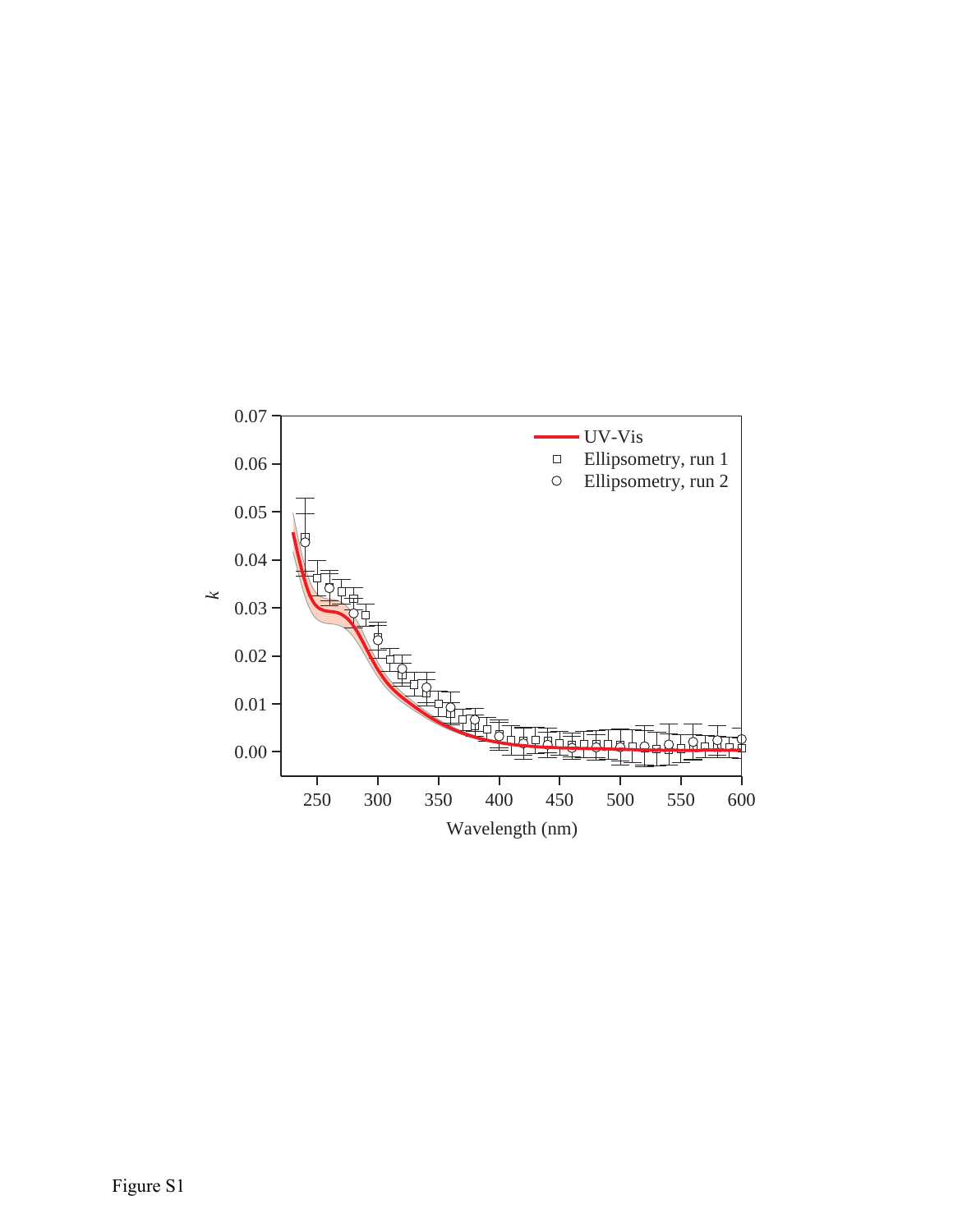